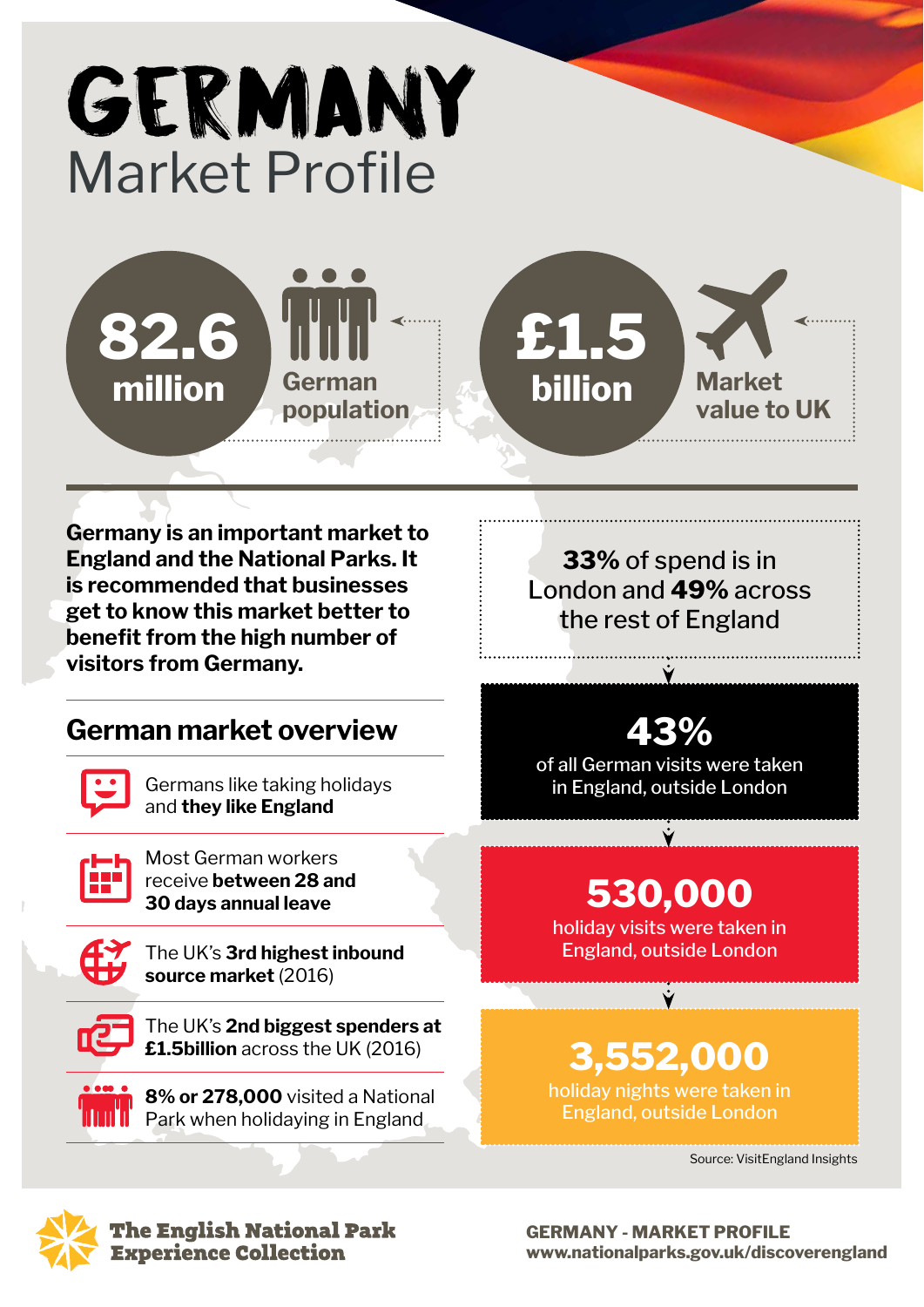|  | German Market              | <b>Visits (000s)</b> | Nights (000s) | Spend (£m) |
|--|----------------------------|----------------------|---------------|------------|
|  | 2016                       | 3,341                | 19,273        | 1,490      |
|  | Share of UK total in 2016  | 8.9%                 | 7.0%          | 6.6%       |
|  | Rank out of UK top markets | З                    | 3             |            |

Source: International Passenger Survey 2016

**Other 5%**

#### **REASON FOR VISIT Holiday**

**46%**

**VFR 23%**

#### **Key Takeaways**

- **• Friends, family and colleagues** are the **#1 influence** for destination choice
- Germans tend to start thinking about their trip to Britain **6 months prior**
- **• 75% of visitors** were repeat customers in 2015

### **How they Book**

- **• 33%** of all trips were booked through a traditional **travel agent** (2016)
- **• 37%** booked their holidays, or parts of it, **online** (2016)
- **• One-in-five holiday visits** were bought as part of a package tour (2016)
- **• Peak booking:** Jan-Mar and Sep-Nov
- **• Peak travel:** Apr-Jun and Jul– Sep
- Short trips of 1-3 nights and 4-7 nights are the most popular

#### **Market Segments and Attributes**

**Business 26%**

The English National Park Experience Collection prioritises two segments:

- **• OUTDOOR ENTHUSIASTS:** Nature lovers who love active, outdoor breaks with the family. Discovery and learning are an integral part of their holidays
- **• MATURE EXPERIENCE SEEKERS:** 'Young at heart' with greater freedom, money and time to spend

#### **These two segments really enjoy the following activities**

- **• More than half** of holiday visits involve time in a park or garden
- **• Built heritage sites, and castles**, are important attractions for visitors
- **• Walking in the countryside** or coast is a popular activity with visitors



The English National Park **Experience Collection**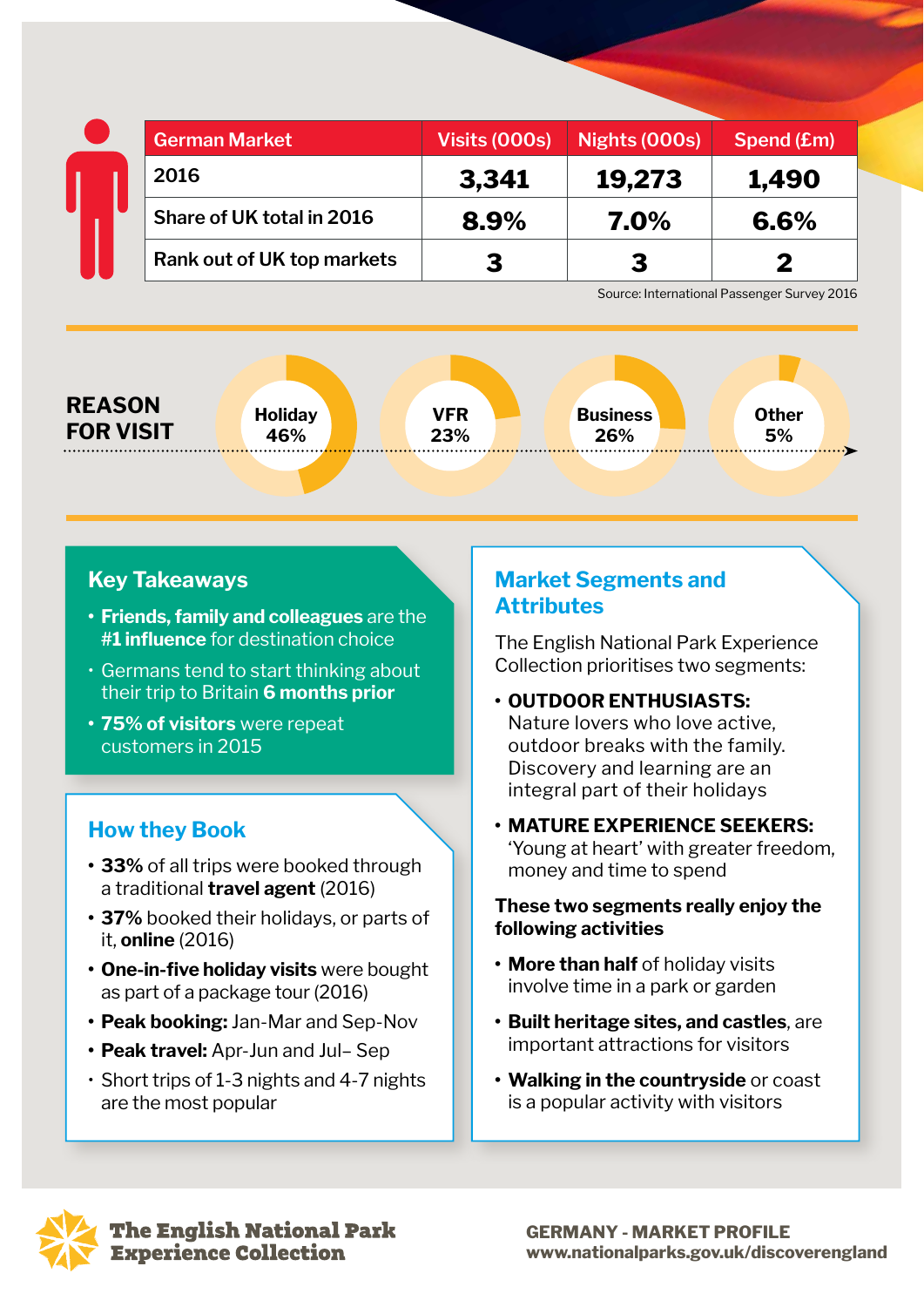### **Travel Trade**

- **• The German travel trade market is very mature:** there are a few big players dominating the market but also a fair number of specialist operators including sustainable tour operators with comprehensive programmes for Britain.
- Large tour operators research their main season programmes **between April and June** the year preceding promotion, with off-season/city break **operators doing their research in March and April.**
- **• Distribution through retail agencies in Germany is still more important than in other European countries,** especially for bookings of individual elements (e.g. transport and accommodation). Online booking channels are also seeing growth.
- **• The top five players have just over half of the market share.** Mediumsized and cruise operators have seen strong growth in the past few years. **For Britain a range of smaller and specialist operators are also important.**

**Access the latest performance** on visitors, holidaymakers and revenue from Germany visit the VisitBritain/ VisitEngland web site: **https://www. visitbritain.org/markets/germany**

| <b>Contract Contract Contract Contract Contract Contract Contract Contract Contract Contract Contract Contract Co</b> |
|-----------------------------------------------------------------------------------------------------------------------|
|                                                                                                                       |
| <b>STATE</b>                                                                                                          |
|                                                                                                                       |
|                                                                                                                       |



- 1. **TUI Deutschland**
- 2. **Thomas Cook Group**
- 3. **DER Touristik**
- 4. **FTI Group**
- 5. **Aida Cruises**
- 6. **Alltours Flugreisen**
- 7. **Schauinsland Reisen**
- 8. **TUI Cruises**
- 9. **Phoenix Reisen**
- 10. **Hapag-Lloyd Kreuzfahrten**

### **Top Ten Online Travel Agencies**

- 1. **Booking.com**
- 2. **Expedia**
- 3. **HRS**
- 4. **UnisterTravel**
- 5. **SevenTravel**
- 6. **Check24**
- 7. **Holidaycheck**
- 8. **TUI Deutschland**
- 9. **Edreams Odigeo**
- 10. **SchmetterlingReisen**



he English National Park **Experience Collection**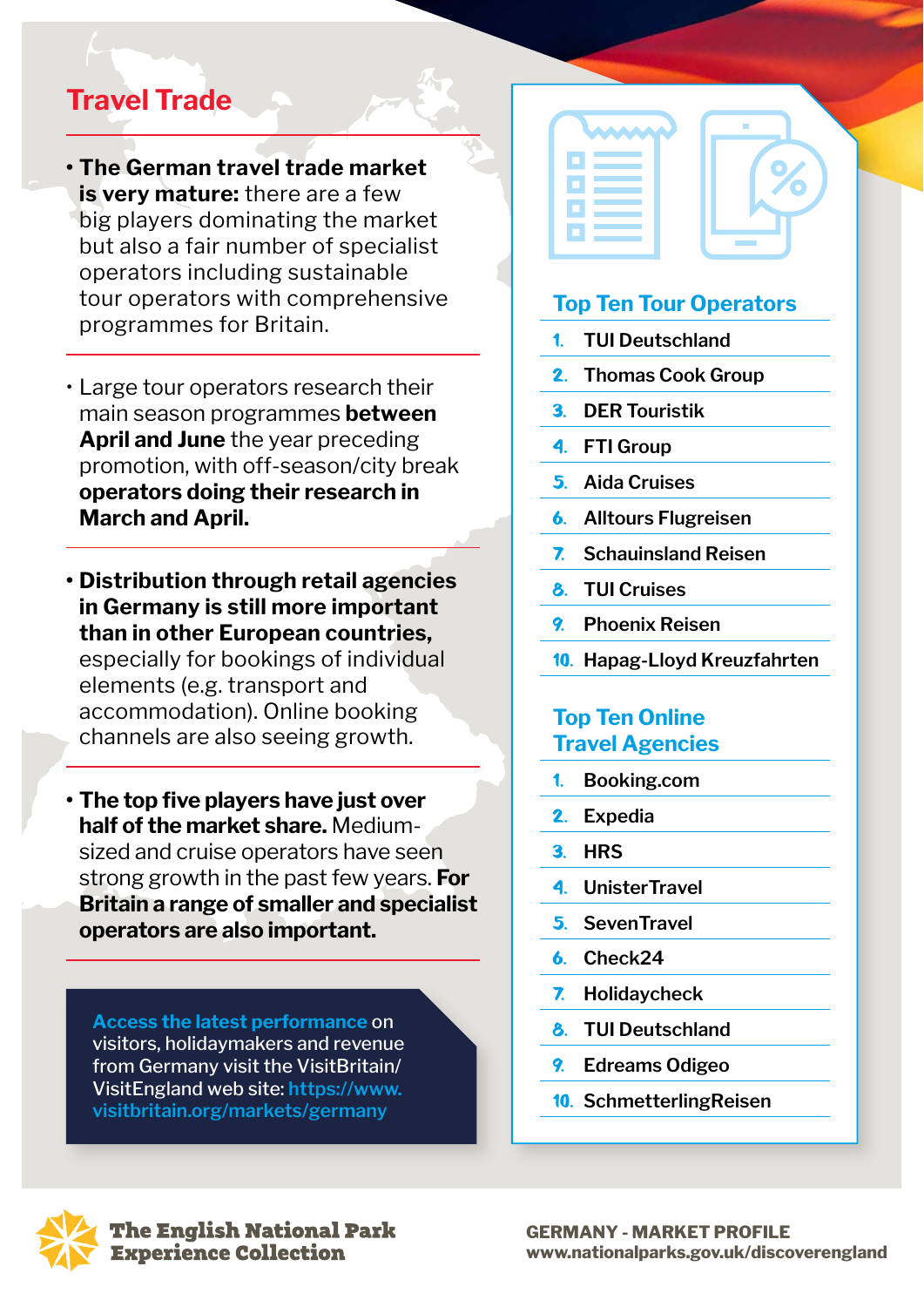### **What do Germans think of the English National Park Experience**

German visitors will participate in a wide range of activities and experiences during their trip. They enjoy travelling by car, coach or on foot. Whilst here they love trying local food and visiting famous buildings and monuments and visiting parks and gardens.

*I'd love to meet a Yorkshire bloke and have a pint with him and find out what his life is like*

*I know I have been talking about history but to see the different wildlife in a watery national park …that would be great*

*This idea of the monks and then to the mining history is really interesting … it is this connection with the land theme - its so different and so England*

*That sounds interesting, like a different side of England that you might not know. This landscape looks amazing. Very beautiful. I could immediately travel there. This landscape, this lake, I'd like to discover this.*

### **Target German visitors through social media**

**Over 85% of all adult Germans are online, but only about half German onliners are on social**

**Facebook is the leader of German social media, with a market share of over 90% and more than 27 million users, 41% of whom use the site weekly**

#### **Most frequently accessed websites are**

Google **E** YouTube amazon facebook

Set up your profile on German social media platforms. German holidaymakers use a variety of digital sources to inspire them and help them choose a holiday destination. **More than half use search engines, while 42% use price comparison websites.**



The English National Park **Experience Collection**